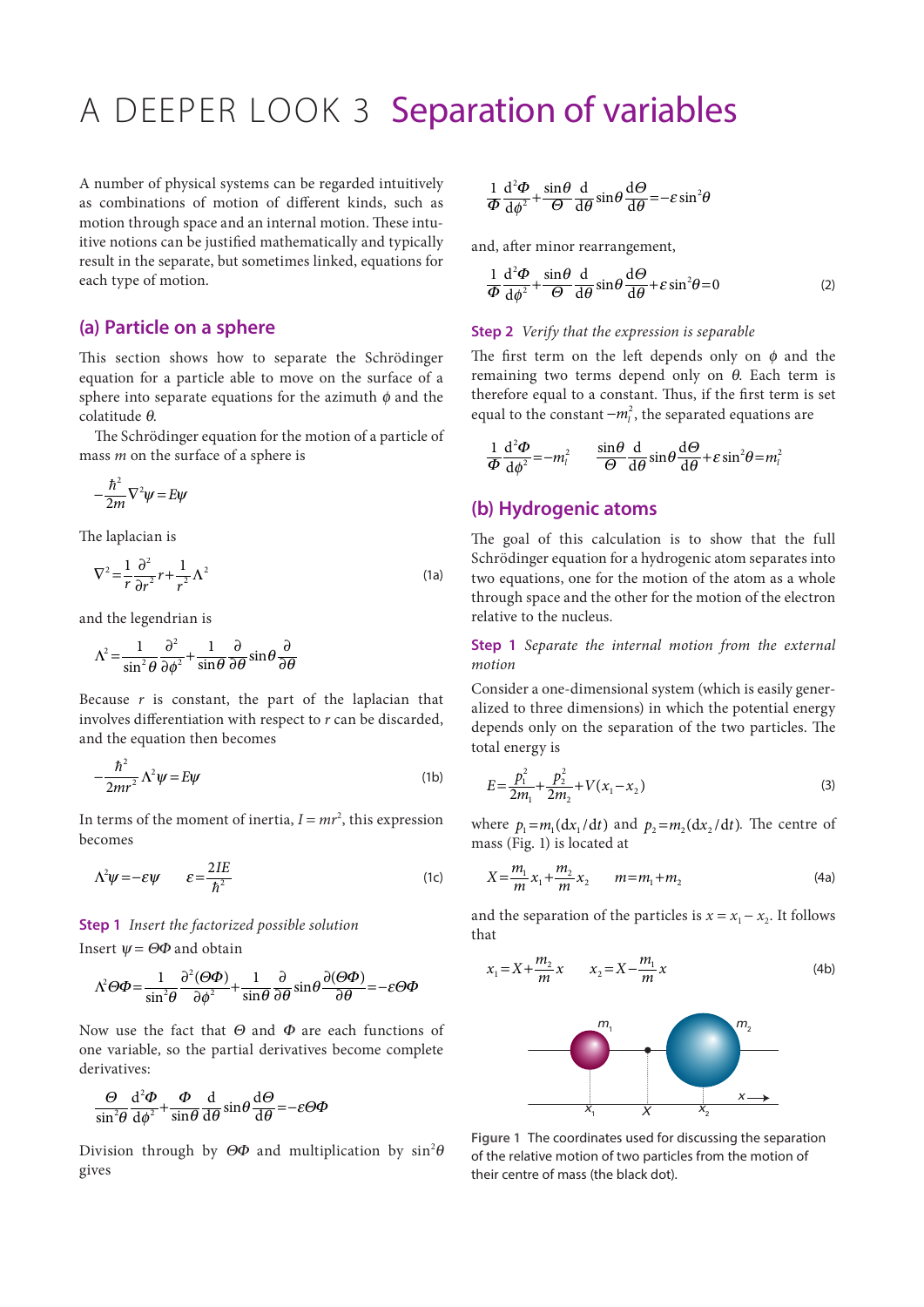The linear momenta of the particles can now be expressed in terms of the rates of change of *x* and *X*:

$$
p_1 = m_1 \frac{dx_1}{dt} = m_1 \frac{dX}{dt} + \frac{m_1 m_2}{m} \frac{dx}{dt}
$$
  

$$
p_2 = m_2 \frac{dx_2}{dt} = m_2 \frac{dX}{dt} - \frac{m_1 m_2}{m} \frac{dx}{dt}
$$
 (5)

Then, with

$$
\frac{1}{\mu} = \frac{1}{m_1} + \frac{1}{m_2}, \text{ or } \mu = \frac{m_1 m_2}{m_1 + m_2} = \frac{m_1 m_2}{m}
$$
(6)

it follows that

$$
\frac{p_1^2}{2m_1} + \frac{p_2^2}{2m_2} = \frac{1}{2}m \left(\frac{dX}{dt}\right)^2 + \frac{1}{2}\mu \left(\frac{dx}{dt}\right)^2
$$
 (7)

By writing  $P = m(dX/dt)$  for the linear momentum of the system as a whole and  $p = \mu(dx/dt)$ , it follows that

$$
E = \frac{P^2}{2m} + \frac{p^2}{2\mu} + V(x)
$$
 (8a)

The corresponding hamiltonian (generalized to three dimensions) is therefore

$$
\hat{H} = -\frac{\hbar^2}{2m} \nabla_{\text{c.m.}}^2 - \frac{\hbar^2}{2\mu} \nabla^2 + V(r)
$$
 (8b)

where the first term differentiates with respect to the centre of mass coordinates and the second with respect to the relative coordinates.

Now write the overall wavefunction as the product  $\Psi_{total}(X,x) = \Psi_{c,m}(X)\Psi(x)$ , where the first factor is a function of only the centre of mass coordinates and the second is a function of only the relative coordinates. The overall Schrödinger equation,  $H\psi_{\text{total}} = E_{\text{total}}\psi_{\text{total}}$ , then separates, with  $E_{\text{total}} = E_{\text{c.m.}} + E$ .

**Step 2** *Write the Schrödinger equation associated with internal motion*

The Schrödinger equation for the internal motion of a hydrogenic atom is

$$
-\frac{\hbar^2}{2\mu}\nabla^2\psi + V\psi = -\frac{\hbar^2}{2\mu}\left(\frac{\partial^2}{\partial r^2} + \frac{2}{r}\frac{\partial}{\partial r} + \frac{1}{r^2}\Lambda^2\right)\psi + V\psi = E\psi
$$
\n(9a)

Attempt a solution of the form  $\psi = RY$ , where *R* depends only on the radius and *Y* depends only on the angular coordinates. Then

$$
-\frac{\hbar^2}{2\mu} \left( \frac{\partial^2}{\partial r^2} + \frac{2}{r} \frac{\partial}{\partial r} + \frac{1}{r^2} \Lambda^2 \right) RY + VRY = ERY
$$
 (9b)

and therefore

$$
-\frac{\hbar^2}{2\mu}\left(Y\frac{\mathrm{d}^2R}{\mathrm{d}r^2} + \frac{2Y}{r}\frac{\mathrm{d}R}{\mathrm{d}r} + \frac{R}{r^2}\Lambda^2Y\right) + VRY = ERY\tag{9c}
$$

where the partial derivatives with respect to *r* have been replaced by complete derivatives because *R* depends only on *r*. Multiply through by *r* 2 /*RY* and obtain

$$
-\frac{\hbar^2}{2\mu R}\left(r^2\frac{d^2R}{dr^2}+2r\frac{dR}{dr}\right)+Vr^2-\frac{\hbar^2}{2\mu Y}\Lambda^2Y=Er^2\tag{9d}
$$

The functions *Y* satisfy the equation

$$
\Lambda^2 Y = -l(l+1)Y\tag{10}
$$

so eqn 9d becomes

$$
-\frac{\hbar^2}{2\mu R}\left(r^2\frac{d^2R}{dr^2}+2r\frac{dR}{dr}\right)+Vr^2+\frac{\hbar^2l(l+1)}{2\mu Y}Y=Er^2
$$
 (9e)

 $Indomodont$  of  $\theta$ ,  $\phi$ 

### **Step 3** *Write an expression for the radial contribution*

Continuing the argument from step 2, rewrite eqn 9e by dividing both sides by *r* <sup>2</sup> and multiplying by *R*. The result is

$$
-\frac{\hbar^2}{2\mu} \left( \frac{d^2 R}{dr^2} + \frac{2}{r} \frac{dR}{dr} \right) + VR + \frac{\hbar^2 l(l+1)}{2\mu r^2} R = ER
$$
 (11a)

Because for a hydrogenic atom  $V = -Ze^2/4\pi \varepsilon_0 r$ , write

$$
V_{\text{eff}} = -\frac{Ze^2}{4\pi\varepsilon_0 r} + \frac{l(l+1)\hbar^2}{2\mu r^2}
$$
 (11b)

and the equation becomes

$$
-\frac{\hbar^2}{2\mu} \left( \frac{\mathrm{d}^2 R}{\mathrm{d}r^2} + \frac{2}{r} \frac{\mathrm{d}R}{\mathrm{d}r} \right) + V_{\text{eff}} R = ER \tag{12}
$$

This expression, the **radial wave equation**, has the form of a Schrödinger equation. It describes the motion of a particle of mass  $\mu$  in the region  $0 \le r < \infty$  where the potential energy is  $V_{\text{eff}}$ . Solving this equation gives the radial wavefunctions *R*.

# **(c) Harmonic oscillator**

The goal of this calculation is to show that the full Schrödinger equation for the vibration of a diatomic molecule (with a harmonic potential) separates into two equations, one for the motion of the molecule through space and the other for the relative motion of the atoms.

**Step 1** *Write the Schrödinger equation for the molecule*

The total energy of a two atoms of masses  $m_1$  and  $m_2$  free to move in one dimension and subject to a potential energy that depends on their separation is

$$
E_{\text{total}} = \frac{p_1^2}{2m_1} + \frac{p_2^2}{2m_2} + V(x_1 - x_2)
$$
\n(13)